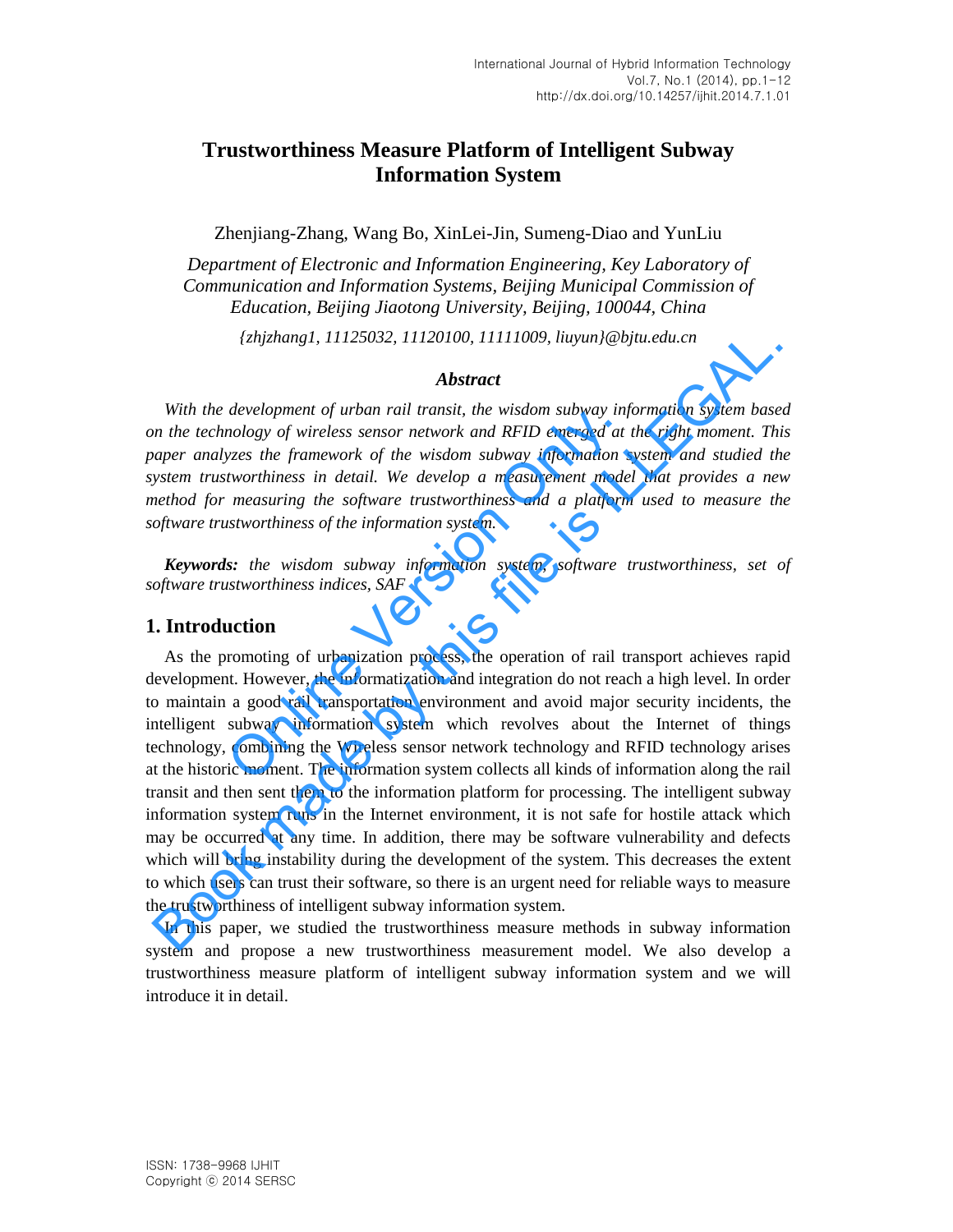## **2. Related work**

### **2.1. Analysis of [intelligent](app:ds:intelligent) subway information [system](app:ds:system)**

As the points of focus of trustworthiness are different with the difference of the types of systems and software, we should perform detail analysis for a specific software system. In this paper, we aim at measuring the trustworthiness of [intelligent](app:ds:intelligent) subway information [system.](app:ds:system) First of all, we make some analysis of the system. The function of our [intelligent](app:ds:intelligent) subway information [systemi](app:ds:system)s collecting environment information parameters along the rail transit and performing real-time monitoring for the safety status of tracks and bridges. The system includes the perception layer, base station transport layer, data process layer and application layer, and capable of sensor data acquisition, data analyzing and storage, data transmission and data processing. Therefore our intelligent subway information system is a kind of information management software.

### **2.2. Software trustworthiness research**

Currently there's no unified definition and standard for software trustworthiness. Different experts and organizations have different understanding to "Trust". Trusted Computing Group (TCG) defined the "Trust" as follows: An entity is trusted if its behavior is always achieving the desired goals in the expected way [1]. Huaimin-Wang defined the "Trust" as follows: We say software is trusted when its system's behavior is always the expected behavior and results consistent with the users[2]. re trustworthiness research<br>
there's no unified definition and standard for software tru<br>
organizations have different understanding to "Trust". Tru<br>
end the "Trust" as follows: An entity is trusted if its behav<br>
goals in ncludes the perception layer, base station transport layer, data process layer and application<br>sugar, and capable of seasor data acquisition, data analyzing and storage, data transmission<br>of data processing. Therefore our

According to the research result of the definition of trust previously, we give a new definition of trust in this paper:

Definition 1: Software trustworthiness refers to the software system can make sure the operating results consistent with user's expectations and win the trust of users in the objective in a certain environment.

## **3. Key Technology**

### **3.1. The establishment of the software trustworthiness indices set**

Based on existing researches [3-5], in this paper, we establish a new set of software trustworthiness indices. We provided the definition of software trustworthiness, and divided it into five levels indices: availability, reliability, security, maintainability and survivability, which ranging from high to low. Then, we refined the index at each level in order to establish a new set of software trustworthiness indices comprised of 43 secondary indices.

Availability: When used under specified conditions, the software has the capacity of meeting the demand of both explicit and implicit functional, as well as the capacity of being understood, learned, used, and transplanted.

Reliability: In the specified conditions and within the stipulated time, the capacity of operating without failure.

Security: The ability of ensuring the confidentiality, integrity, availability and authenticity of date and information for a software system.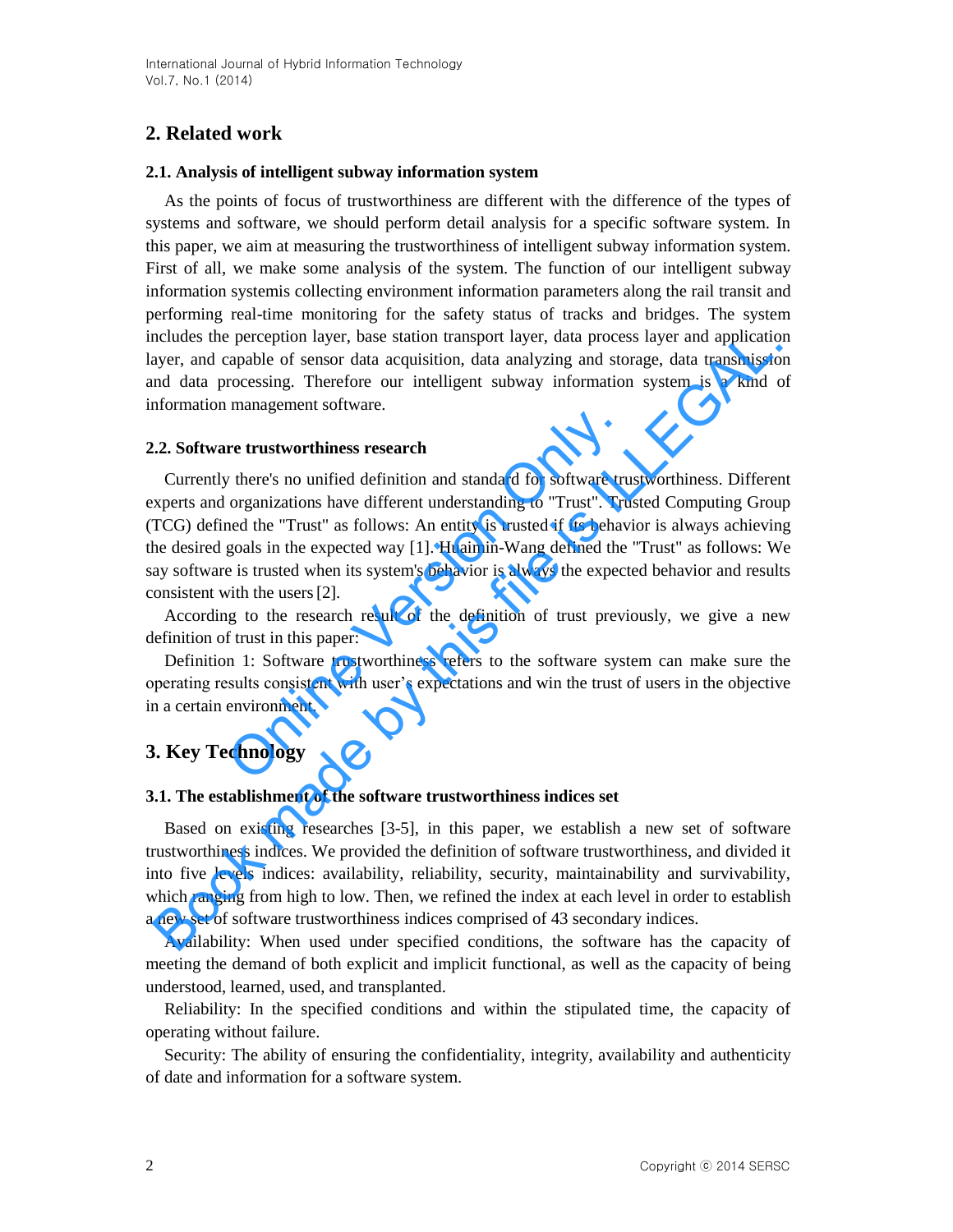Maintainability: The ability for software product of being modified, being improved, or adapting to the environment when operating environment or the functional requirements change.

Survivability: The ability of against attacks to guarantee important functions running and restore the service within the required time when the software is under attack or unexplained failure.

Specific system of software trustworthiness indices is shown in Figure 1.

### **3.2. Stepwise-AHP-Fuzzy**

The processing of measuring software trustworthiness is a relatively subjective method that is restricted by the existing research and technology, so the process still unable to be totally objective. As the software trustworthiness has social nature at the same time, so we should conduct a comprehensive analysis of the software to be measured and using the mathematical theories and models to minimize the effect of subjective factor. This paper presents a new software trustworthiness measurement algorithm: Stepwise-AHP-Fuzzy (SAF).

The SAF is divided into four steps: Step 1, A number of expert scoring for the software according to the established software trustworthiness index set and type of software, then screen significant related indices by using stepwise regression algorithm; Step 2, Calculate the index weight vectors by using AHP according to the selected indices and software; Step 3, Establish fuzzy relationship matrix by using fuzzy comprehensive evaluation method; Step 4, Software trustworthiness measurement results are obtained by weight vector and fuzzy relationship matrix. The process of measuring software trustworthiness is shown in Figure 2: In the set of the set of the set of the set of the set of the set of the set of the set of the set of the set of the set of the set of the set of the set of the set of the set of the set of the set of the set of the set of



**Figure 1. System of software trustworthiness indices**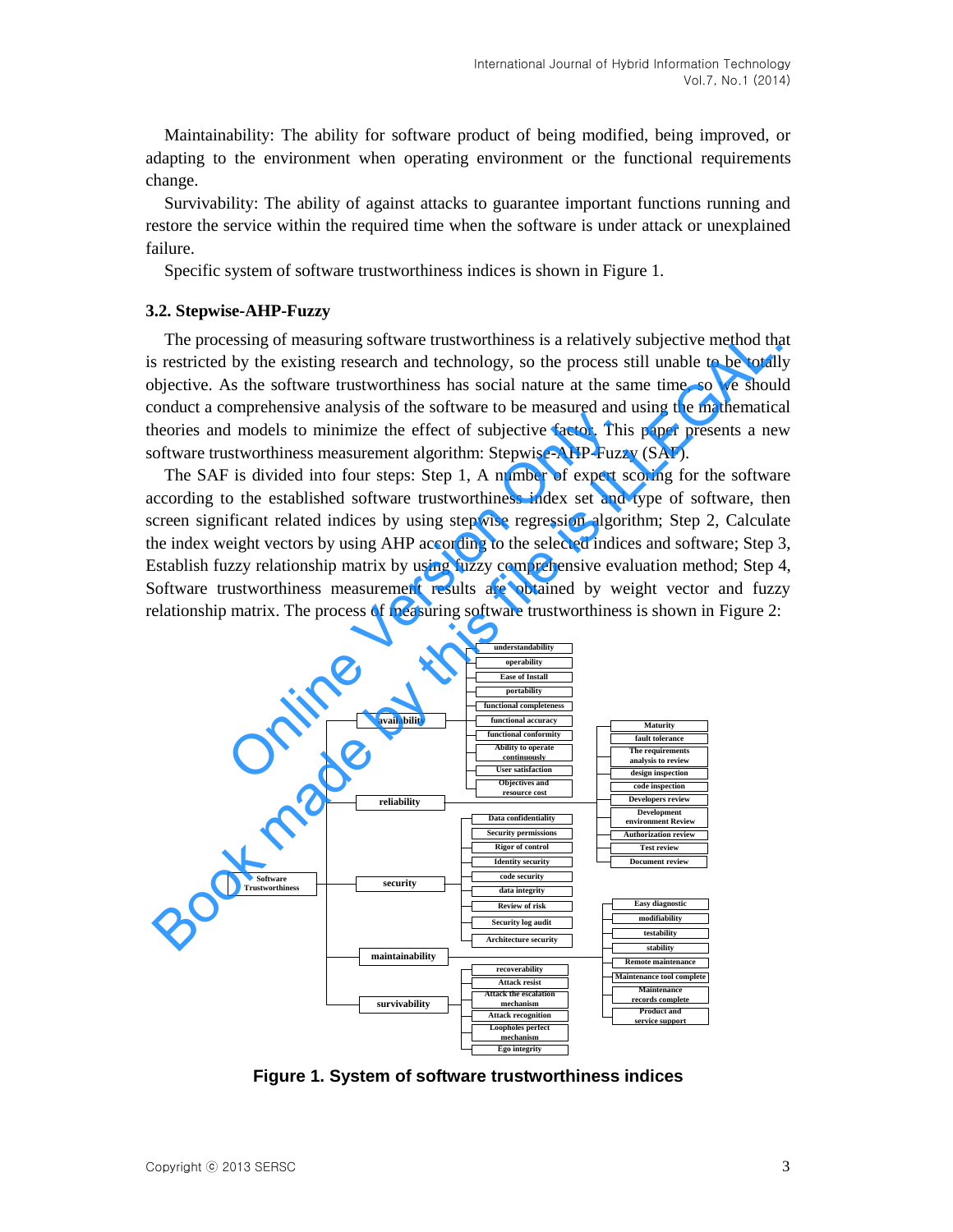International Journal of Hybrid Information Technology Vol.7, No.1 (2014)



**Figure 2. Flow chart of measuring software trustworthiness** 

**3.2.1. Screening index of stepwise regression algorithm:** According to the software trustworthiness measurement model proposed by Voas [6],<br>  $Q = aR + bP + cF + dSa + eSe + fT + gA + hM$ 

$$
Q = aR + bP + cF + dSa + eSe + fT + gA + hM
$$
 (1)

Where Q expresses the trustworthiness of software, and R, P, F, Sa, Se, A, T, M represents the reliability, property, faulttolerance, security, confidentiality, availability, testability and maintainability respectively; a, b, c, d, e, f, g, h indicate the weight of trustworthiness index. It follows that the software trustworthiness can be linearly represented by the trustworthiness indices. **Figure 2. Flow chart of measuring software trustw<br>ening index of stepwise regression algorithm:** Acco<br>eess measurement model proposed by Voas [6],<br> $R + bP + cF + dSa + eSe + fT + gA + hM$  (1)<br>expresses the trustworthiness of software, a

The new trustworthiness measurement model proposed in this paper is as follows:

$$
TW = aA + bR + cSa + dM + eL + \gamma
$$
\n<sup>(2)</sup>

Where TW expresses the trustworthiness of software, A, R, Sa, M, L represents availability, reliability, security, maintainability and survivability respectively, a, b, c, d, e is the weight of corresponding trustworthiness index, which are unknown attributes.

The level indicators of trustworthiness can also linearly represented by the secondary indicators:

$$
A = \sum_{i=1}^{n} \alpha_i A X_i \ (i = 1, 2, \cdots, 10)
$$
 (3)

Among them *AX<sup>i</sup>* as secondary level indices of availability, for example: comprehensibility, easy operation etc.  $\alpha_i$  as the corresponding weight coefficient of indices. Similarly available: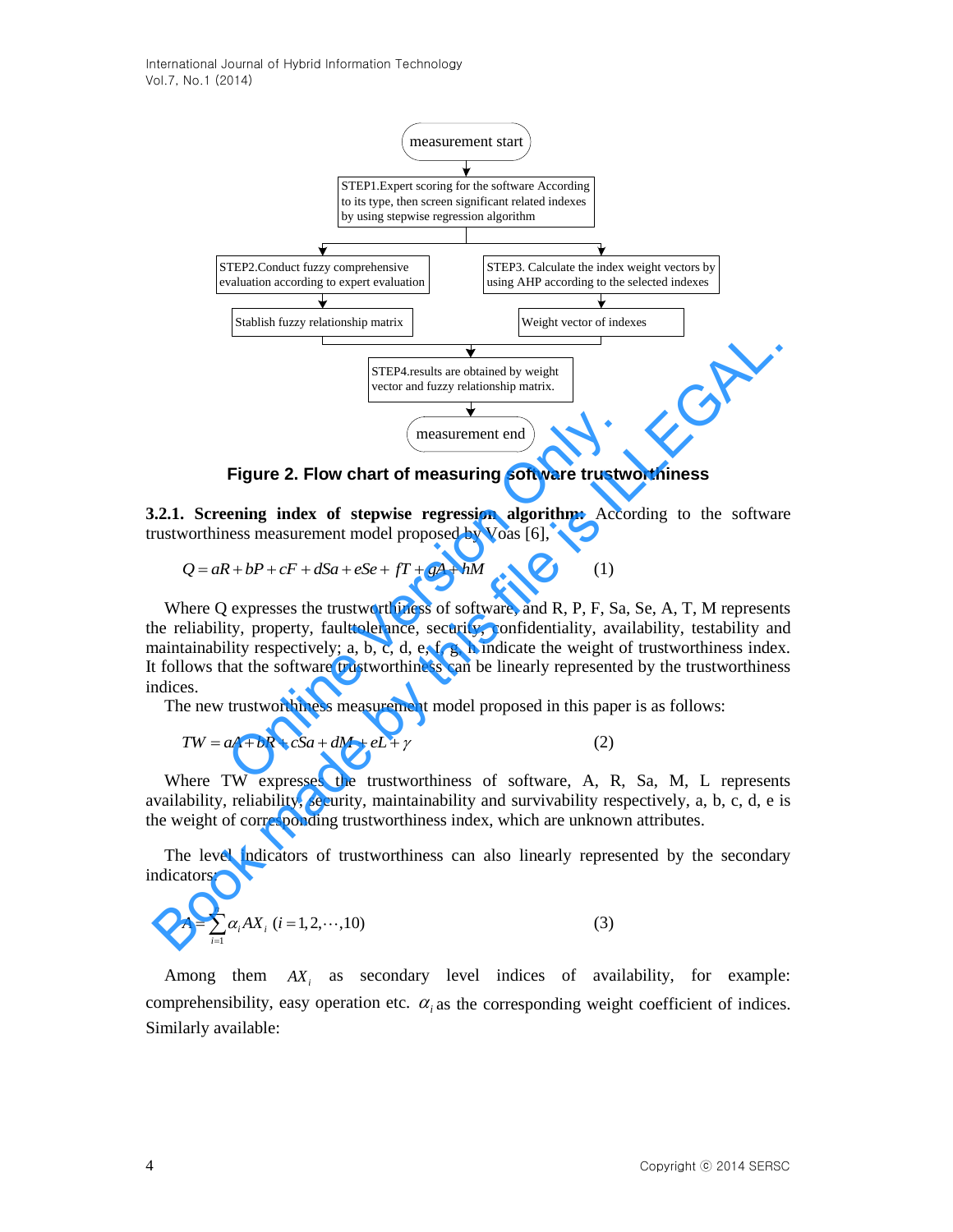$$
R = \sum_{i=1}^{n} \beta_i RX_i \ (i = 1, 2, \cdots, 10) \ ; \ Sa = \sum_{i=1}^{n} \chi_i SaX_i \ (i = 1, 2, \cdots, 10)
$$
\n
$$
M = \sum_{i=1}^{n} \delta_i MX_i \ (i = 1, 2, \cdots, 8) \ ; \ L = \sum_{i=1}^{n} \varepsilon_i LX_i \ (i = 1, 2, \cdots, 6)
$$
\n
$$
(4)
$$

Here,  $RX_i$ ,  $SaX_i$ ,  $MX_i$ ,  $LX_i$  as secondary level indices of reliability, security, maintainability and survivability respectively.  $\beta_i$ ,  $\chi_i$ ,  $\delta_i$ ,  $\varepsilon_i$  as the corresponding weight coefficient of indices respectively. The type (4) into type (2) we can get:<br>  $TW = a \sum_{i=1}^{10} \alpha_i AX_i + b \sum_{i=1}^{10} \beta_i RX_i + c \sum_{i=1}^{10} \chi_i SaX$ 

respectively. The type (4) into type (2) we can get:  
\n
$$
TW = a \sum_{i=1}^{10} \alpha_i AX_i + b \sum_{i=1}^{10} \beta_i RX_i + c \sum_{i=1}^{10} \chi_i SaX_i + d \sum_{i=1}^{8} \delta_i MX_i + e \sum_{i=1}^{6} \varepsilon_i LX_i + \gamma
$$
\n
$$
= a\alpha_1 AX_1 + \dots + a\alpha_{10} AX_{10} + b\beta_1 RX_1 + \dots + b\beta_{10} RX_{10} + c\chi_1 SaX_1 + \dots + c\chi_{10} SaX_{10}
$$
\n(5)  
\n
$$
+ d\delta_1 MX_1 + \dots + d\delta_8 MX_8 + e\varepsilon_1 LX_1 + \dots + e\varepsilon_6 LX_6 + \gamma
$$

In order to ensure the correctness and rigor of software trustworthiness indices measurement model, before the stepwise regression algorithm screening indices, put forward the following 4 conditions:

Condition 1: Software trustworthiness can be expressed by the indicator of centralized indicator linearly.

Condition 2: Software trustworthiness indices set includes not significant indicators which Impacts on the measurement model.

Condition 3: The number of experts who do credibility indices selection is greater than the size of the software trustworthiness indices set.

Condition 4: The correlation of software reliability focus indicator is not bigger than it in software trustworthiness itself.

Hypothesis1: Existing software trustworthiness indices set contains all known software trustworthiness indicators, if there are unknown indices, representation used in the measurement model, and hands it as interference. The correctness and rigor of software the the stepwise regression algorithm screening 4 conditions:<br>
ion 1: Software trustworthiness can be expressed by the indeedly.<br>
ion 2: Software trustworthiness indices set includes

In expert scoring step, the number of scoring experts k is greater than the indices set number n. That is, n+1 time fight each expert score, a total of k experts. The software trustworthiness TW as the dependent variable, is  $k \times 1$  matrix. The indices set as the independent variable, is  $k \times n$  matrix. IW =  $a_{\Sigma_1}a_iAX_i + b_{\Sigma_1}B_iRX_i + c_{\Sigma_1} \chi_iSax_i + e_{\Sigma_1} \chi_iSax_i + e_{\Sigma_1} \xi_iX_i + \gamma$ <br>
=  $a\alpha_iAX_1 + \cdots + a\alpha_mAX_m + b\beta_lRX_1 + \cdots + b\beta_mRX_m + \zeta_iSax_1 + \cdots + \zeta_iSax_0X_1$  (5)<br>
+  $d\delta_iMX_1 + \cdots + d\zeta_iMX_1 + \cdots + e\zeta_iX_s + \gamma$ <br>
In order to ensure the correctne

The use of the stepwise regression algorithm is a relatively mature statistical algorithm [7]; it has already been integrated in many mathematical statistics software. We use stepwise regression algorithm function stepwisefit () in Matlab for computing. The function format of stepwisefit () is:

 $[\sim, \sim, \text{imodel}, \sim, \sim]$  = stepwisefit(x, y, 'penter', 0.1, 'premove', 0.2)

Where input parameter Y is the dependent variable, namely TW, is  $k \times 1$  matrix; X is the independent variables, the set of indicators scoring,  $k \times n$  matrix; penter: significance probability limit of regression equation significant parity, the independent variables are introduced into the equation's biggest significance probability; premove: regression equation significant calibration's significant probability limit. The output data, the corresponding item value is 1 in vector in model, said the indices is significantly linearly, the indices were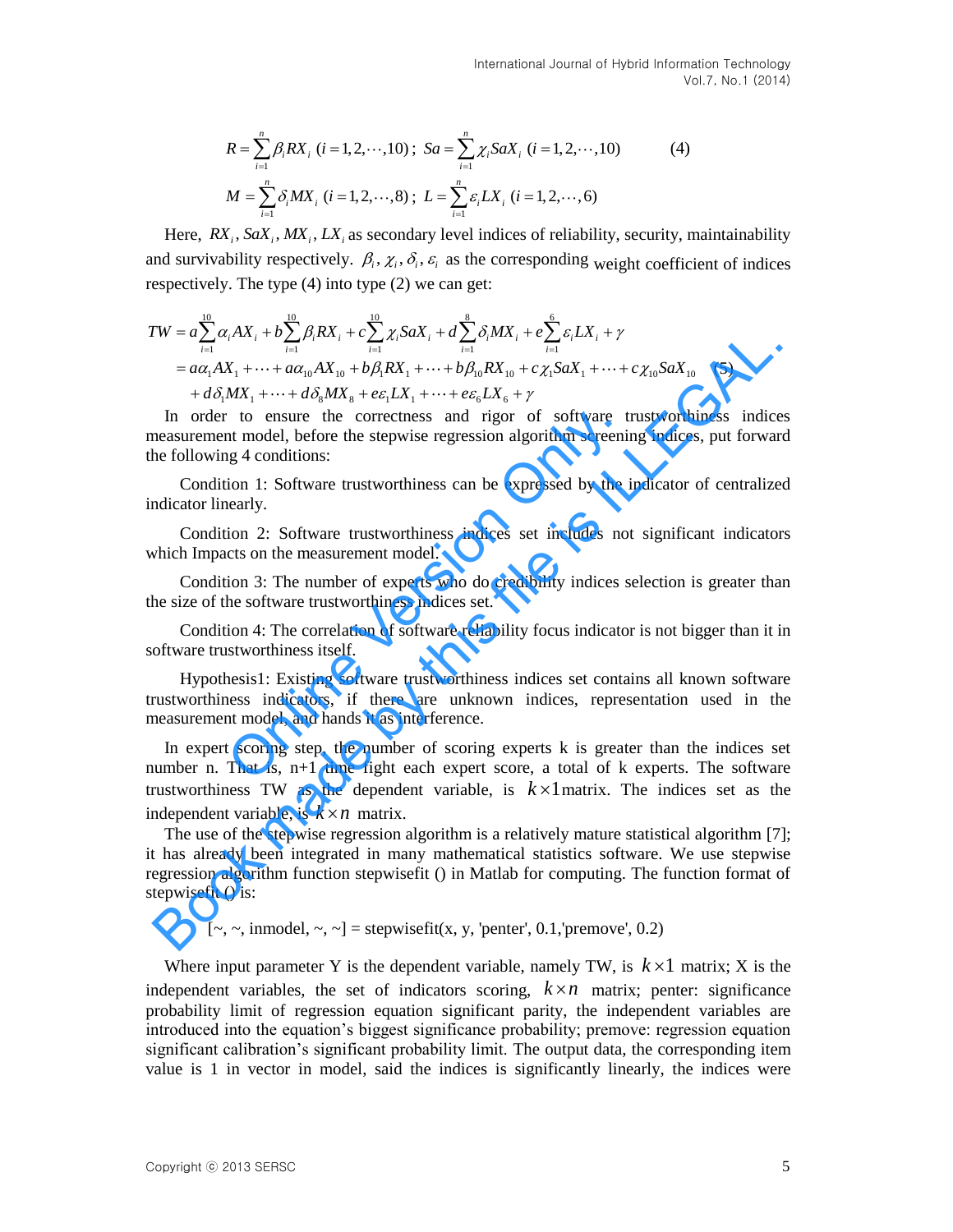screened. The corresponding item value of 0, Said the indicators no significant linear, has been dropped out of the equation.

Assume that there is a total of n software trustworthiness indices, after stepwise regression algorithm selected p of n,  $p \le n$ , remember to FS (Filtered Set). FS is a  $1 \times p$  matrix. That is  $FS = [FX_1 FX_2 \cdots FX_p]$ , among them  $FX_i$  is an item in n indices, a total of p.

### **3.2.2. Fuzzy comprehensive evaluation:**

1. According to the first step in the hypothesis selected the FS, which is divided into five remark factor set[8], respectively for the collection of secondary indicators of the availability, reliability, security, maintainability, and survivability. Assume that software reliability remark factor set is  $U = {u_1, u_2, u_3, u_4, u_5}$ , among them  $u_1, u_2, u_3, u_4, u_5$  said availability, reliability, security, maintainability, and survivability remark factor set.  $U \triangleq FS$ , among them,  $u_1 \cup u_2 \cup u_3 \cup u_4 \cup u_5 = FS$  and  $u_1 \cap u_2 \cap u_3 \cap u_4 \cap u_5 = \Phi$ .

### 2. Determine the comment set

In the process of fuzzy comprehensive evaluation, the software indices grade is classified into five grades: very low, low, normal, high, and very high. Namely, to establish evaluation set  $V = \{v_1, v_2, v_3, v_4, v_5\} = \{very low, low, normal, high, very high\}$ . For example, expert 1 may think "very low "the score is expressed as 20,but expert 2may think it is 40, that is comment set membership degree classification for each expert is not consistent. So we should score comment set membership, using the triangular fuzzy number to show membership, to do comment set V expert scoring. Assume that  $\tilde{A} = (l, m, u)$  is the triangular fuzzy number, represents membership [9], as function (9) shows  $v_2 \circ u_3 \circ u_4 \circ u_5 = 1$  Sulfa  $u_1 \cap u_2 \cap u_3 \cap u_4 \cap u_5 = +$ .<br>
e the comment set<br>
ocess of fuzzy comprehensive evaluation, the software ind<br>
ades: very low, low, normal, high, and very high. Namely,<br>
"very low "the score is eliability, security, maintainability, and survivability. Assume that software reliability<br>
emark factor set is U = [ $u_1 u_2 u_2 u_3 u_4 u_3 u_3$ ], among themu<sub>14</sub>,  $u_2 u_3 u_4 u_5 u_5 u_6$  and waintainability, security, maintaina

$$
A(x) = \begin{cases} (x-l)/(m-l), l \le x \le m \\ (u-x)/(u-m), m \le x \le u \\ 0, \text{ other} \end{cases}
$$
 (6)

Among them l represents lower, m represents most likely values, u represents upper. According to comments set membership, set up Table 1,

| Comment set | Expert 1     | .                 | Expert m    |
|-------------|--------------|-------------------|-------------|
| VL          | (0, 20, 30)  | .                 | (0, 10, 20) |
| L           | (30, 40, 50) | $\cdots$          | (20,30,40)  |
| N           | (50,60,70)   | .                 | (40,50,60)  |
| H           | (70, 80, 90) | $\cdot\cdot\cdot$ | (60,70,80)  |
| VH          | (90,100,100) | .                 | (80,90,100) |

**Table 1. Scoring Tables of Remark Set Membership**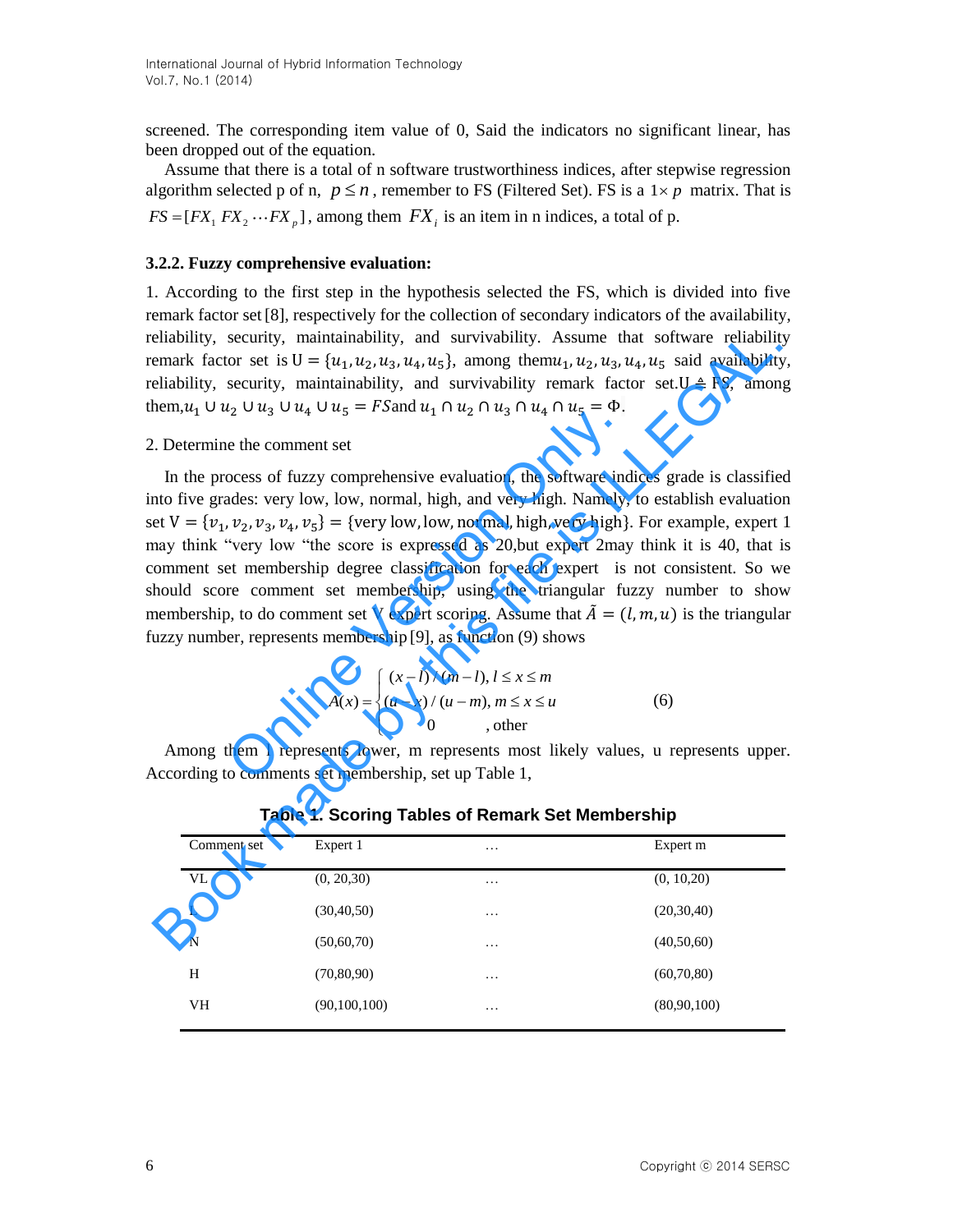Put Table 1 into comment set membership degree of normalized processing, using the weighted average algorithm, as follows:

$$
\overline{A}_{VL} = \sum_{i=1}^{m} (l_{VLi}, m_{VLi}, u_{VLi}) / m = (\overline{l}_{VL}, \overline{m}_{VL}, \overline{u}_{VL})
$$
(7)

We can get the average membership function of evaluation set is  $\overline{A}_L$ ,  $\overline{A}_N$ ,  $\overline{A}_H$ ,  $\overline{A}_{VH}$ , then according to the blur function (7).

$$
\tilde{a}_{\lambda} = \frac{1}{2} [a_m + \lambda a_l + (1 - \lambda) a_u]
$$
 (8)

Assume that decision makers risk aversion degree scale  $\lambda = 0.5$ , said policymakers to risk a neutral attitude. We can get defuzzification function:

$$
\overline{A}_{0.5} = m/2 + (l+u)/4 \tag{9}
$$

Put the average membership function into formula (9), we can get the precise value set corresponding to comments set V. which is

$$
V = \{v_1, v_2, v_3, v_4, v_5\} \mapsto \overline{A} = \{\overline{A}_1, \overline{A}_2, \overline{A}_3, \overline{A}_4, \overline{A}_5\}
$$

At this point, the use of triangular fuzzy numbers to establish evaluation set is complete; we get a set of accurate numerical  $\bar{A}$ corresponding to the comment set V.

### **3. Fuzzy Comprehensive Evaluation**

Experts judge the individual elements in the remark factors set, first, based on the remark factor set U, establishing expert fuzzy remark form; there are m experts, to evaluate p indicators.

Availability, for example, assumes that remark factors set  $u_1 = \{Comprehensibility,$ Operational ease, Easy Installation}. According remark sets, to constructs the fuzzy relation matrix  $R_1$ . First, construct single factor remark vector of comprehensibility. Expert I's comment on comprehensibility is  $v_j$ ,  $v_j$  is j-thin comment set  $(i = 1, 2, ..., m; j = 1, 2, ...5)$ . Assume that  $num_{1i}$  is the number which n experts' remark of comprehensibility, thereby establishing single factor remark vector of comprehensibility. We tage inemersing function into formula (9), we can get<br>of the metaster V. which is<br> $V = \{v_1, v_2, v_3, v_4, v_5\} \mapsto \overline{A} = \{\overline{A}_1, \overline{A}_2, \overline{A}_3, \overline{A}_4,$ <br>oint, the use of triangular fuzzy numbers to establish eval<br>of ac Assume that the castom masks is the averagnous the case  $n = 0.5$ , sate policyplances to its<br>neutral attitude. We can get define at definition:<br> $\overline{A}_{n,2} = m/2 + (l + u)/4$  (9)<br>Put the average membership function into formula (

 $R_{11} = (num_{11} / m, num_{12} / m, num_{13} / m, num_{14} / m, num_{15} / m)$ 

Similarly we can derive:

Single factor remark vector of operational ease:

 $R_{12} = (num_{21} / m, num_{22} / m, num_{23} / m, num_{24} / m, num_{25} / m)$ 

Single factor remark vector of easy installation:

 $R_{13} = (num_{31} / m, num_{32} / m, num_{33} / m, num_{34} / m, num_{35} / m)$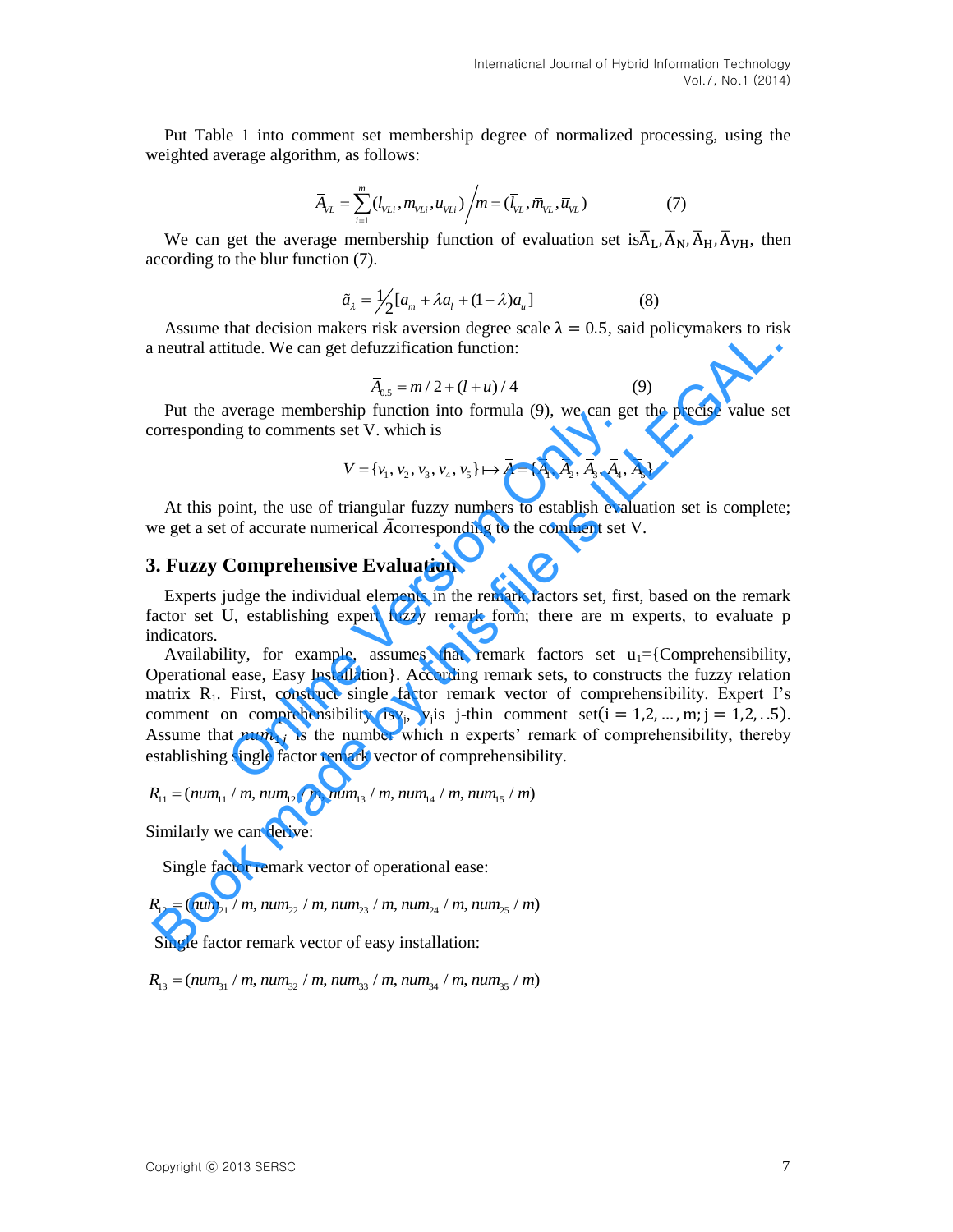We can get availability fuzzy relation  $3*5$  matrix  $R_1$  by  $R_{11}$ ,  $R_{12}$ ,  $R_{13}$ ,

$$
R_1 = \frac{1}{m} \begin{bmatrix} num_{11} & num_{12} & num_{13} & num_{14} & num_{15} \\ num_{21} & num_{22} & num_{23} & num_{24} & num_{25} \\ num_{31} & num_{32} & num_{33} & num_{34} & num_{35} \end{bmatrix}
$$

Repeat the above steps; you can construct fuzzy relation matrix of reliability  $R_2$ , fuzzy relation matrix of security  $R_3$ , fuzzy relation matrix of maintainability  $R_4$ , fuzzy relation matrix of survivability  $R_5$ .

## **4. AHP to Determine the Weight**

This step is the use of analytic hierarchy process (AHP) to make sure the weight first level indicators among availability, reliability, security, maintainability, survivability. Then make sure the weight between every first level indicator and its secondary level indicators.

Grading way using the Delphi method with the method of anonymous comments, through multiple rounds of survey that experts view the establishment of judgment matrix, after much consultation, summarize, modify, and finally aggregated into expert consensus, as final result of the two-two judgment matrix. way using the Delphi method with the method of anonymouted solutions<br>
and the method of anonymouted solutions of survey that experts view the establishment of judgin, summarize, modify, and finally aggregated into expert **I. AHP to Determine the Weight**<br>
This step is the use of analytic hierarchy process (AHP) to make sure the weight first level<br>
radicators among availability, reliability, security, maintainability, survivability. Then ma

Assume that after using the Delphi method, experts unified views on final result of the two-two judgment matrix, established a first level indicators judgment matrix of availability, reliability, security, maintainability, survivability.

Assume that first level indicators judgment matrix was a matrix of  $P_{5\times 5}$  compare the importance of each indicator for software reliability, using proportional scale method 1-9 for scoring. Suppose the results as follows.

$$
P = \begin{bmatrix} 1 & 2 & 3 & 4 & 5 \\ 1/2 & 1 & 2 & 3 & 4 \\ 1/3 & 1/2 & 1 & 2 & 3 \\ 1/4 & 1/3 & 1/2 & 1 & 2 \\ 1/5 & 1/4 & 1/3 & 1/2 & 1 \end{bmatrix}
$$

Then calculate judgment matrix P's largest eigenvalue  $\lambda_{MAX}$  and the weight vector W by using the Specifications listed average method. W is the weight coefficient of each index allocation results.

Specific steps of Specifications listed average method are as follows:

Each column vector of P normalized 1  $\sqrt{\sum_{n=1}^{n}}$  $\mu_{ij} - a_{ij} \nmid \sum_{i=1} a_{ij}$  $\tilde{w}_{ii} = a_{ii} / \sum a$  $=a_{ij} / \sum_{i=1} a_{ij}$ , and then sums each row 1 *n*  $i = \sum_{j=1}^{N} w_{ij}$  $\tilde{w}_{i} = \sum \tilde{w}_{i}$  $=\sum_{j=1}\tilde{w}_{ij}\;,$ normalization of the sum 1  $\sqrt{\sum_{n=1}^{n}}$  $i = w_i \mid \sum_{i=1}^{n} w_i$  $w_i = \tilde{w}_i / \sum \tilde{w}_i$  $=\tilde{w}_i / \sum_{i=1}^n \tilde{w}_i$ , and the vector  $w = (w_1, w_2, \dots, w_n)^T$  is the weight vector. Calculate the largest eigenvalue as follows:

$$
\lambda_{\text{MAX}} = \frac{1}{n} \sum_{i=1}^{n} \frac{(P\mathbf{w})_i}{w_i}
$$
 (10)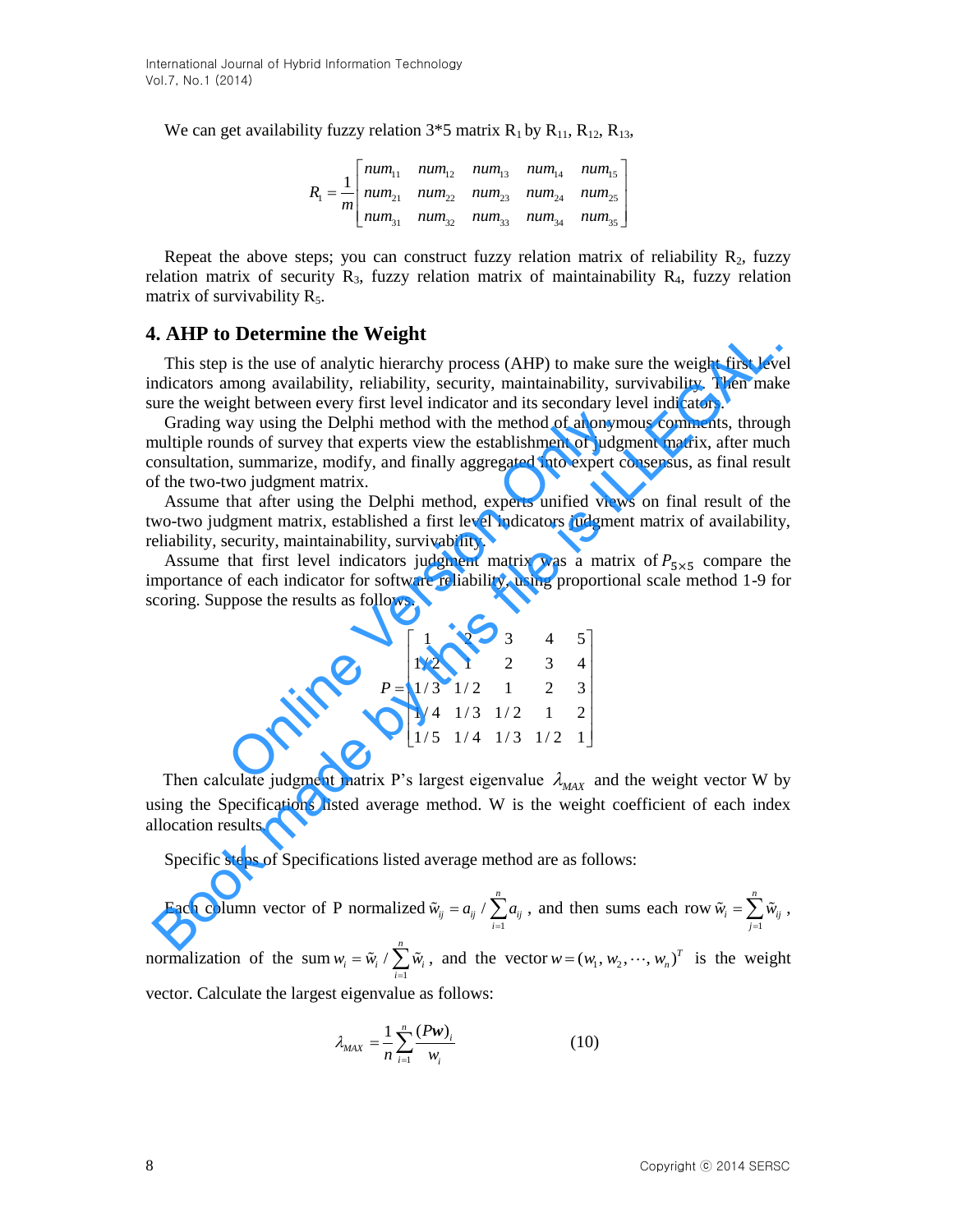Then according the AHP consistency check method, use C.R to verify whether the consistency of judgment matrix is passed.  $C.R = C.I/R.I$ , where  $C.I = (\lambda_{MAX} - n)/(n-1)$ , R.I is the average consistency checking value, which can be gained by checking Table 2. If  $C.R < 0.1$ , we consider P has passed the consistency check, otherwise, it needs to be adjusted.

| Table 2. INTINGICIENCE TABLE |  |  |      |      |  |      |              |      |      |  |  |
|------------------------------|--|--|------|------|--|------|--------------|------|------|--|--|
|                              |  |  |      |      |  |      |              |      |      |  |  |
| R.I                          |  |  | 0.58 | 0.90 |  | 1.24 | 32<br>ے بی و | 1.41 | 1.45 |  |  |

**Table 2. R.I Reference Table** 

Similarly, we can get the weight vectors and perform consistency check of the judgment matrix of the secondary indices. W<sub>1</sub> is the availability weight vector, W<sub>2</sub> is the reliability weight vector,  $W_3$  is the security weight vector,  $W_4$  is the maintainability weight vector, and  $W_5$  is the survivability of weight vector.

### **5. Get the Judgment Results through the Fuzzy Matrix and Weight Vector**

After the step 3 we can get the fuzzy relation matrix of availability, reliability, security, maintainability and survivability, represented by  $R_1$ ,  $R_2$ ,  $R_3$ ,  $R_4$ ,  $R_5$  respectively, we have also gained the weight vectors  $W_1$ ,  $W_2$ ,  $W_3$ ,  $W_4$ ,  $W_5$  each matrix by step 4. Then we will combine the weight vector  $W$  with the fuzzy relationship matrix R. The fuzzy operator is indicated by the weighted average operator  $M(\bullet, \oplus)$ , if  $A \circ R = B = (b_1, b_2, \dots, b_m)$ , then  $b_j = \sum_{i=1}^n a_i r_{ij} = \min(1, \sum_{i=1}^n a_i r_{ij}), j = 1, 2, \dots, m, b_j \in [0, 1]$ . rvivability of weight vector.<br> **Configure 10.4 Configure Version 2.1 <b>Matrix an**<br>
teep 3 we can get the fuzzy relation matrix of availabili<br>
lity and survivability, represented by R<sub>1</sub>, R<sub>2</sub>, R<sub>3</sub>, R<sub>4</sub>, R<sub>5</sub> res<br>
weigh Similarly, we can get the weight vectors and perform consistency check of the judgmenatrix of the secondary indices, W<sub>1</sub> is the availability weight vector, W<sub>2</sub> is the reliability<br>wight vector, W<sub>3</sub> is the security weigh

$$
b_j = \sum_{i=1}^n a_i r_{ij} = \min(1, \sum_{i=1}^n a_i r_{ij}), j = 1, 2, \cdots, m, b_j \in [0, 1].
$$

We can get the comprehensive evaluation of various factors. Namely

$$
B_i = W_i \circ R_i \ (i = 1, 2, 3, 4, 5) \tag{11}
$$

Combine judgment results of each Levels index:

$$
R_i = (B_1, B_2, B_3, B_4, B_5) \tag{12}
$$

 $R<sub>I</sub>$  is the relationship fuzzy matrix of levels indices. By combining  $R<sub>I</sub>$  and  $W<sub>I</sub>$ , we can get the fuzzy comprehensive evaluation results G of software trustworthiness.<br>  $G = W_1 \circ R_1 = (g_1, g_2, g_3, g_4, g_5)$ 

$$
G = W_1 \circ R_1 = (g_1, g_2, g_3, g_4, g_5) \tag{13}
$$

Then quantified the comment set V's precise set of values  $\overline{A}$  as follows

$$
S = \sum_{i=1}^{5} g_i \overline{A}_i \tag{14}
$$

Finally we can get the result of metrics for software's trustworthiness indicated by *S* .

The S we get before is a hundred mark numerical result, which can get the level of fuzzy comprehensive evaluation according to maximum membership principle. Namely that evaluation result G is an item of the comment set V.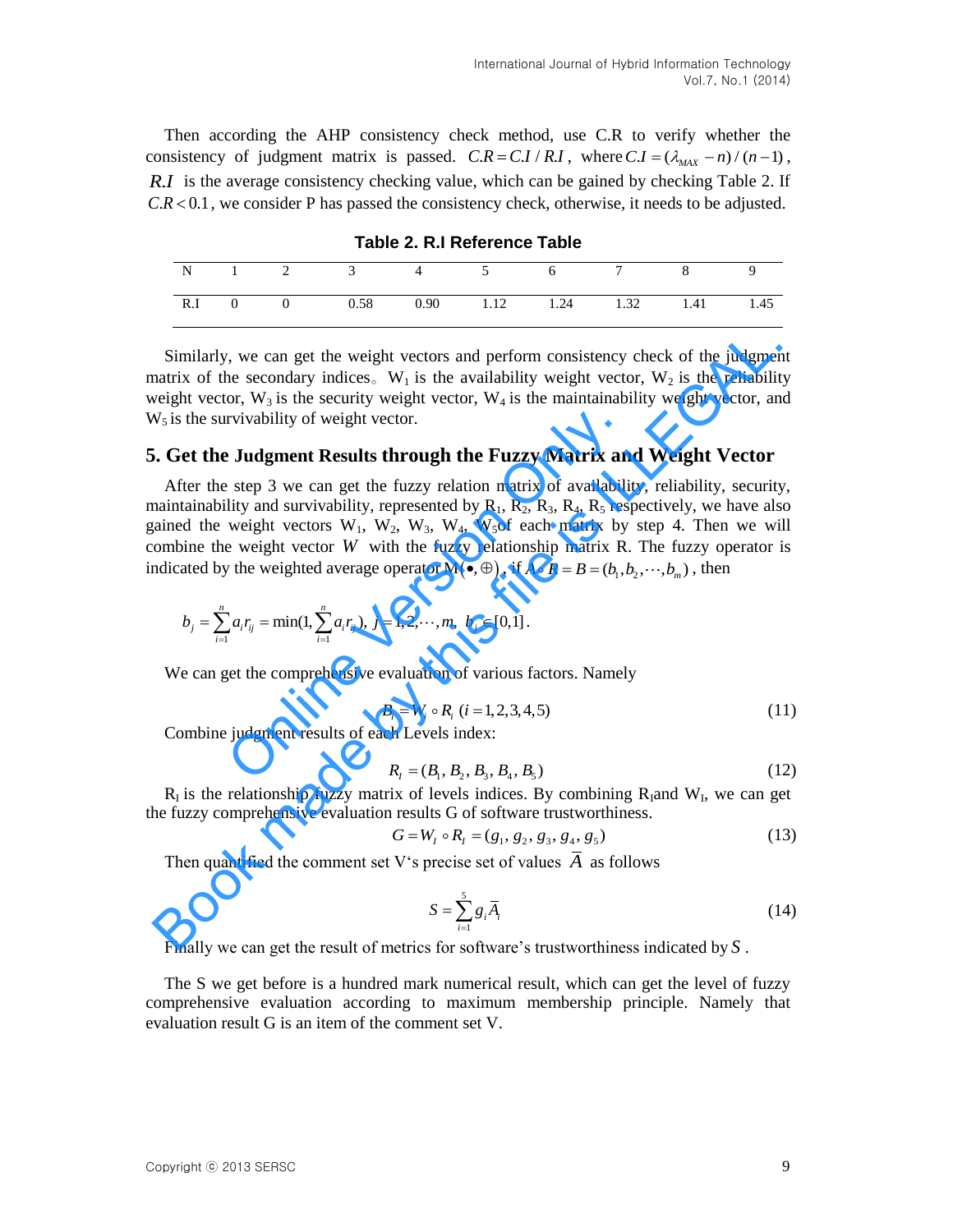## **4. The Overall Design Scheme of the Platform**

### **4.1. System architecture design**

The main function of the platform is to screen out the software trustworthiness indices which have a significant impact on the software trustworthiness. Screening is based on the intelligent subway information system software category that is information management. Then the experts perform fuzzy comprehensive evaluation of the selected indicators, obtaining the results of software's trustworthiness indices measurement and measurement report to measure the intelligent subway information system. According to the platform requirements, we choose MyEclipse and Matlab as the development tools, the programming language are Java, Matlab, HTML, JSP and JavaScript, the underlying database use MySql. Based on B/S architecture, we use the MVC pattern of development, Struts $2 + \text{Hibernate}3$ technologies.

### **4.2. System function design**



**Figure 3. System function module** 

### 1. Metrics for software trustworthiness module

Mainly complete the function of measuring the software trustworthiness indices. Firstly, screen the software category indicators according to the existing set of software trustworthiness indices, then the experts give fuzzy scores and determine the index weight according to screened software trustworthiness indices and intelligent subway information system software. Finally, we get results of the fuzzy comprehensive evaluation and give the measurement report.

### 2. Management of software trustworthiness indices set

This function module is to stores all the software trustworthiness indices in the management system. We can perform adding, deleting, changing or checking to the indices. But we should have a panel discussion before the corresponding operation.

### 3. Management of metric reporting template

Metric report templates pre-populated with some of the metric report basic information, such as the metric process description, measurement level description, and experts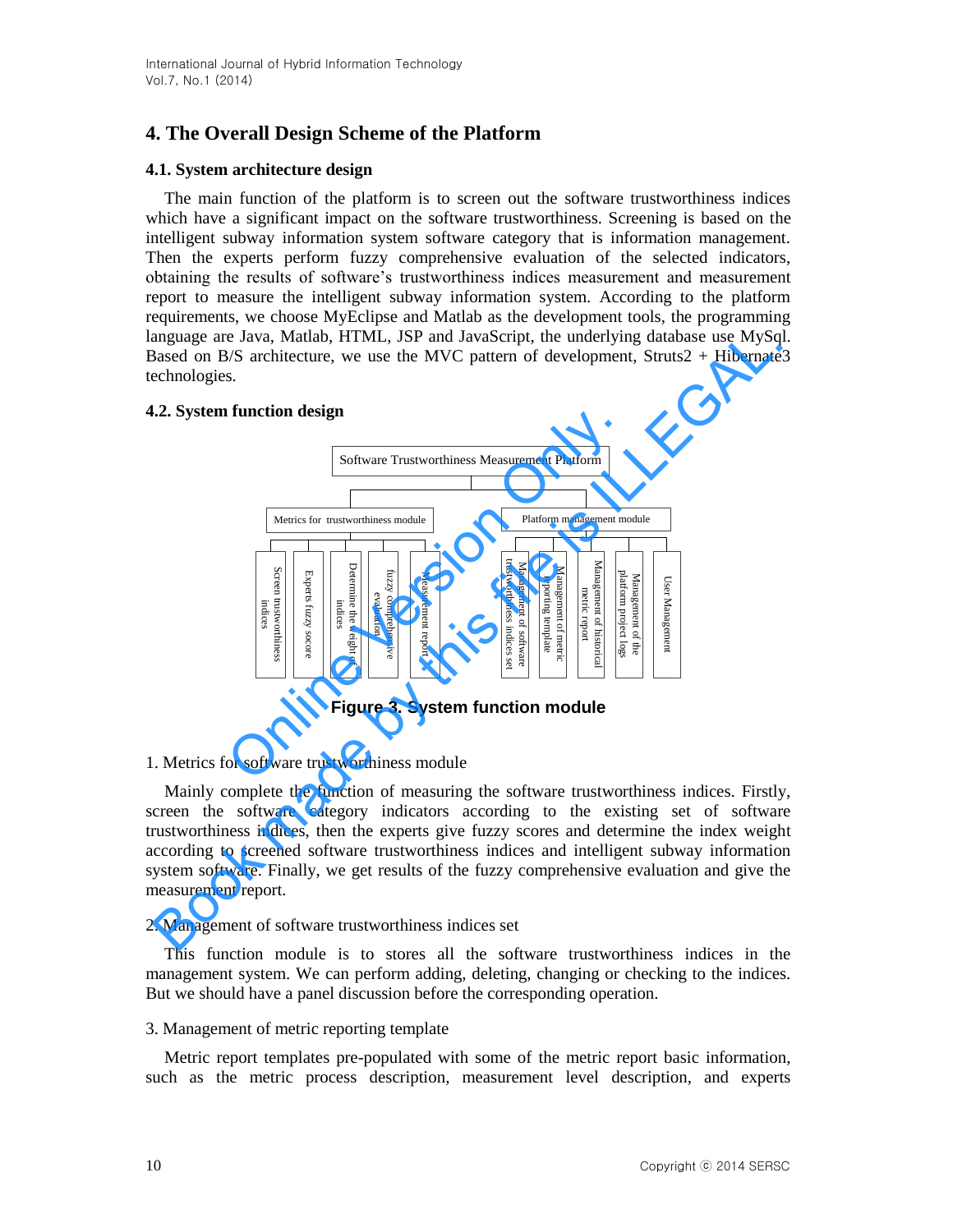suggestions to the metric results and other information. The module can change the information according to the actual situation.

#### 4. Management of historical metric report

This module achieves functions such as downloading metrics reports, viewing, uploading and deleting historical metric reports. The report is downloaded in PDF format or Word format.

5. Management of the platform project logs

Implement management of the metric projects and view historical metric project logs.

6. User Management

Manage user information including user name, login name, password, user units, user permissions and other information. According to the user to add, delete, change, check etc., assign user roles and permissions.

### **5. Conclusions**

This paper describes the methods of metrics for software trustworthiness of the intelligent subway information system. We propose a new algorithm for measuring the software trustworthiness: fuzzy comprehensive evaluation based on stepwise regression and the analytic hierarchy process' (SAF), we also conducted the system design and implementation of the measurement platform. We carried out measurements and tests of the Intelligent Subway Information System and getting out the measurement report by using the metric platform. The result will provide references and opinions to intelligent subway information system's improvement. The same of the methods of metrics for software trustworth<br>roles and permissions.<br>Sions<br>er describes the methods of metrics for software trustworth<br>formation system. We propose a new algorithm for m<br>ess: fuzzy comprehensiv **Example 10**<br>
13. User Management<br>
Manage user information including user name, login name, password, user units, use<br>
termissions and other information. According to the user to add, delete, change, check etc<br>
steign use

### **References**

- [1] TCG Web Site, http://www.trustedcomputinggroup.org.
- [2] H. M. Wang, X. D. Liu and B. Lang, "Software Trustworthiness Classification Specifications V2.0. National "863" key Project", High confidence software tools and integrated environment technical documentation, **(2009)**.
- [3] K. Liu, Z. G. Shan and J. Wang, "The basic researchof trusted software", Summary of Major Research Plan, NSFC, vol. 22, no. 3, **(2008)**, pp. 145-151.
- [4] H. W. Chen, J. Wang and W. Dong, "High confidence software engineering technology", ACTA Electronica Sinica, vol. 31, no. z1, **(2003)**, pp. 1933-1938.
- [5] NSTC, "Research Challenges in High Confidence Systems", Proceeding of the Committee on Computing Information and Connection Workshop, **(1997)**.
- [6] J. Voas, "Trusted software's holy grail", Software Quality Journal, vol. 11, no. 1, **(2003)**, pp. 9-17.
- [7] X. Q. He and W. Q. Liu, "Applied Regression Analysis", Beijing China Renmin University Press, **(2011)**, pp. 141-149.
- [8] H. G. Zhang and B. Zhao, "Trusted Computing", WuHan, Wuhan University Press, **(2011)** August, pp. 42-51.
- [9] S. B. Su and R. H. Huang, "Attribute hierarchical model based on triangular fuzzy number", System Engineering Theory and Practice, vol. 26, no. 12, **(2006)**, pp. 115-119.
- [10] F. Kong, "Fuzzy Multiple Attribute Decision Making Theory Methods and Applications", Beijing Chinese Agricultural Science Press, **(2008)**, pp. 79-85.
- [11] E. Bulut, O. Duru, T. Kececi, *et al.*, "Use of consistency index, expert prioritization and direct numerical inputs for generic fuzzy-AHP modeling: A process model for shipping asset management", Expert Systems with Application, vol. 39, no. 2, **(2012)**, pp. 1911-1923.
- [12] J. Tian and P. Z. Zhang, "Based on expert opinion Delphi Method Integration Model", System Engineering Theory and Practice, vol. 24, no. 1, **(2004)**, pp. 57-62, 69.